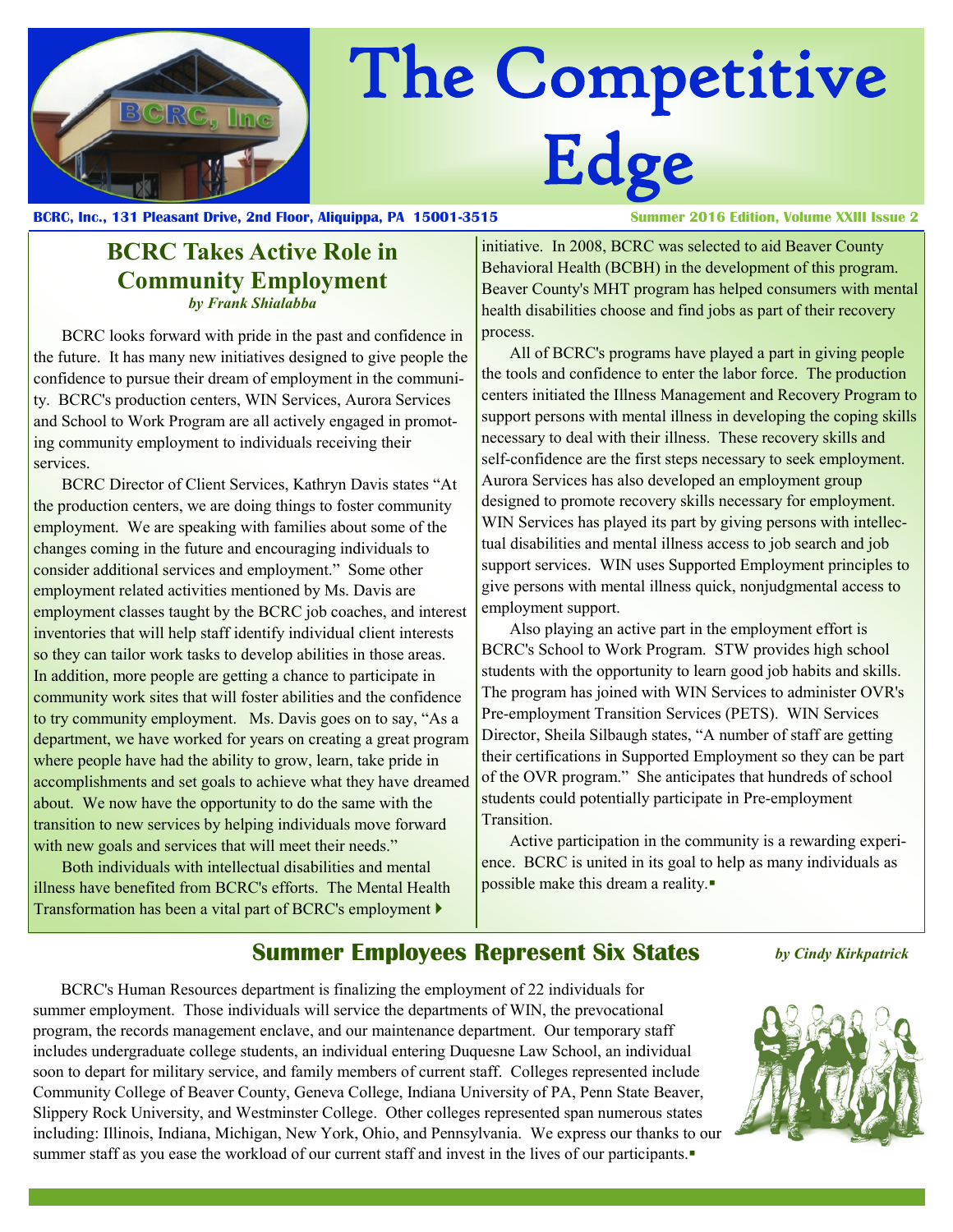# **Christina Does One Sweet Job**  *by Bonnie Boguszewski*

Christina Bruce has used her experience at Candy Bouquet to gain an exciting job in the community for the first time. She has been hired to work at Edible Arrangements in Beaver. In February, 2016, Christina began her duties at Edible Arrangements. She assists with building the arrangements and making flowers out of kale leaves.

Christina is well prepared for handling her new responsibilities. She has done many jobs over the last 20 years at BCRC, Inc.

One of her favorites is working in Candy Bouquet, where she makes candy roses, puts decorative cellophane on the floral stems, and secures candy onto the wire stems. "She is especially skilled in Candy Bouquet," says Program Specialist Kelly Newhouse. "She is very meticulous about her work and has a great creative flair. She often designs her own arrangements for friends and family."

Christina started at BCRC, Inc. in the School to Work Program and transitioned into the adult program. Along with her

Candy Bouquet experience, Christina has worked on a variety of assembly and packaging jobs, and she also goes to WIN Services two days a week. In her free time, Christina likes to cheer on the Freedom Bulldogs, and listen to the high school band.

# $CZ$   $CZ$   $CZ$

### **From Neighbors to Friends**  *by Gina Alberti*

"We have a commitment to fostering independence in participants while providing them with the best quality of life possible." Does this sound familiar? This statement may call to mind the mission of BCRC, but it also reflects the mission of our CenterPlace neighbor, Living Independence for the Elderly (LIFE) Beaver County. BCRC and LIFE bring a specific demographic together in an environment in which participants can socialize.

While BCRC's goal is to teach participants necessary job skills and bring them in to the community, LIFE strives to ensure that participants can remain in their homes for as long as possible by providing them with comprehensive medical care, adult day programs, and support care in the home. On many occasions, participants of BCRC and LIFE have joined together to celebrate their commitment to their clients. On most holidays, a group from WIN Services visits LIFE to sing songs and perform skits. BCRC participants have even stopped by to honor veterans with a special flag ceremony. Organizing such joint events allows participants from both organizations the chance to socialize with individuals they may not otherwise meet, but from whom they can learn. Recently, a LIFE participant taught a BCRC participant how to crochet.

From neighbors to friends, it will be exciting to watch the relationship between BCRC and LIFE continue to develop.

# **P.E.T.S. Comes to BCRC**

The Beaver County Rehabilitation Center has partnered with the Office of Vocational Rehabilitation to provide services that will prepare students with disabilities from age 14 to 21 for community employment. The P.E.T.S Program (Pre-Employment Transition Services Program) provides job exploration, vocational counseling, and self-advocacy training in the early stages of the transition process for students.

BCRC's School to Work Program will facilitate group classes in the community centered around the following three subjects: Independent Living Skills Training, Self-Advocacy Training, and Workplace Readiness Training. WIN Services will provide individual work based learning experiences (WBLEs) and job shadowing opportunities. Persons receiving group classes will not have to be a customer of OVR to receive this service. Classes may occur anywhere in the community from school districts to a private room in a restaurant or coffee shop. These classes will, therefore, impact many students in their quest for community employment. Individual Services (WBLEs and Job Shadowing) can only be offered to those in the planning stage with OVR. These opportunities, however, will help students build a resume and, in the case of work experience, provide a wage.

It is hoped that this program will begin sometime in the summer of  $2016$ .

#### 03 03 03

#### **An Ode to Frank** *by Susan Hill*

{Honoring him as he has written so many}

"Scouting for Food" announced our very enthusiastic Italian accent, Assuring that with his leadership thousands of cans have been sent! The United Way and its' community expressed thanks a bunch, Yearly inviting Frank to include clients for a special lunch.

His Client Picnic baseball game announcing is legendary, Each one assigned a creative name along with playing commentary! Frank wrote Christmas plays and Safety Day skits with fact, Guiding fellow staff to don crazy costumes and pretend to act!

It was noted in 1972 that client social time needed to be enhanced, So weekly Rec Night was born and they danced and they danced! Bringing in records, tapes then CD's which drew many to the fun, With snacks and Halloween costumes giving Rec Night quite the run!

Throughout his 44 years Frank was so loving and steadfast, The amazing good times hold memories that will forever last! This man's heart for the clients has been tender and true, For these highlights mentioned and many others…we honor you!!

*On Thursday, April 7, the last Rec Night dance , Executive Director, Paulette Miller presented Frank Shialabba with a large basket of fruit and thanked him for starting the recreation program and also his continuing support and dedication to the clients.*



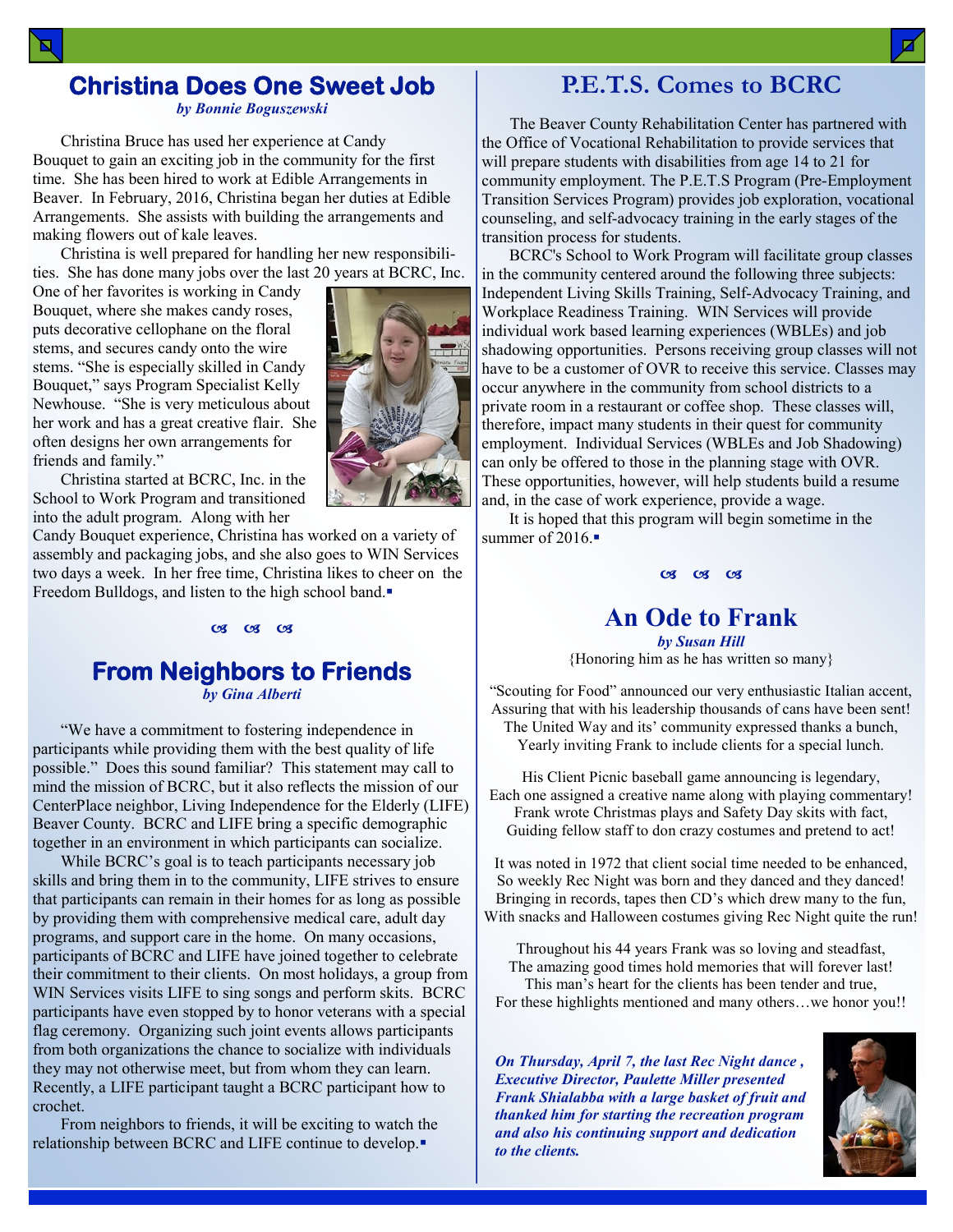# **WIN Moves in the Right Direction**

Big things are happening here at BCRC, and WIN participants will soon be able to see those changes in the coming months. After seven years in their current location, WIN Services will be relocating to a larger 701 Fifth Street location in Beaver.

"We knew that it (the property) was coming up for sale, said Facilities Manager, Laura Medarac. We looked at the cost involved and what we could do with the space and it seemed like a match, so we went for it."

The new location will better serve WIN participants. While still providing direct access to the bus line, the new location is away from the hustle of the main street and offers safe travels when clients are out in the community.

The projected growth WIN is expected to experience means this space will be essential. A monetary contribution in the form of a grant, allowed the move to be possible.

**Psychiatric Rehabilitation Makes Dreams Happen**

Medarac continues to work with contractors, engineers, and architects as the final phase of the approximately 5,000 square foot renovation is set to begin. Changes to the interior layout and updating the ADA accessibility will be addressed. "The space will fit their (WIN's) needs much better once renovations are completed," she said.

WIN will own and occupy both  $1<sup>st</sup>$  and  $2<sup>nd</sup>$  floors of the new building. The 3<sup>rd</sup> floor remains individually owned healthcare offices. Aurora Services will then take over WIN's previous space. Things are moving in the right direction at BCRC. "Everyone is very anxious for the move," Medarac said. "It's exciting."

Melissa Coakley, Aurora Services Coordinator, addressed the

Psychiatric Rehabilitation developed in the late 1960's and early 1970's in response to the deinstitutionalization of state facilities. Its original goal was to assist those with mental health issues to reintegrate into communities. Based on a high success rate, it quickly led to a recovery mindset, which had not previously existed in the field of mental health. Individuals with a serious mental health diagnosis can thrive in the environment of his or her choice and live a productive, happy life. This is the premise on  $\blacktriangleright$ 

BCRC Board of Directors regarding the process of Psychiatric Rehabilitation on May 18, 2016. Her presentation is part of an overall effort to educate the community on this growing service designed to address mental health needs. It is also important that the BCRC Board is aware of the emphasis on recovery and empowerment which is central to psychiatric rehabilitation

which the current psych rehab discipline is based, and programs such as Aurora Services focus on being person-centered and person-driven. This means that the individual decides the goal they want, and the practitioners teach skills and supports to help achieve this goal.

The Psychiatric Rehabilitation Association (PRA) is the professional certification organization that oversees strict ethical standards of practice. A program must adhere to 12 core principles, which center on hope, empowerment, respect, and collaboration. Interventions must be evidence-based and emphasize an individual's strengths. Practitioners undergo a rigorous certification process that strongly explores cultural competence. Aurora Services currently offers three certified practitioners who, above all else, believe that everyone deserves hope and the opportunity to make dreams happen!

# **BCRC Has "Band of Brothers"**

If you have ever seen the movie "Band of Brothers," you have a sense of the comradery that exists between Eric Robson and Chris Piper as they perform their duties at the PA Department of Transportation Driver Examination Center in Chippewa Township.

Eric and Chris clean every week night at the examination center and according to WIN Services Employment Specialist, Sylvia McCutcheon, "They are very thorough." The two men do very well together and they are able to work independently of WIN Staff. WIN Staffers, Isabelle Ward and Katie Bernard, describe the two as "very good workers who have been able to adjust to many changes in staff without missing a beat. Their work remains excellent when we are not there to check on them." According to Employment Specialist, John Palmer, "This flexibility extends to their ability to adjust their schedule and priorities according to the season. During the winter they must concentrate more on the front offices and reception area due to the dirt that is brought in from constant traffic."

Eric and Chris have pride in their job, and themselves. At times they must work during the holiday season and their attendance remains excellent. Eric states, "I love my job!" It is obvious that Eric and Chris love their jobs and the working relationship that they have developed with each other.







#### *by Jessica Rusak*

*by Laurel Baker*

I.

philosophy.